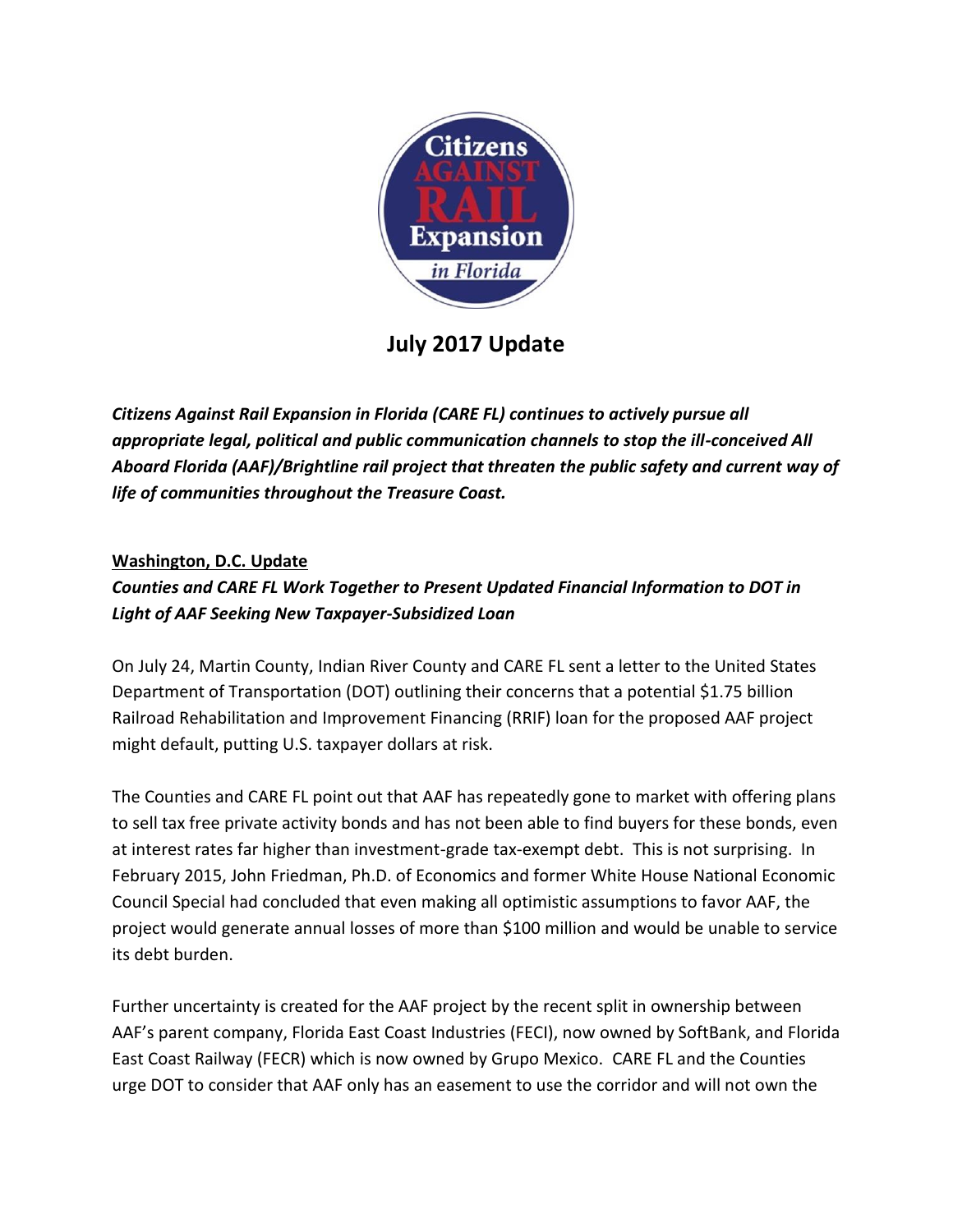tracks, even if paid for by the RRIF loan. The Department should also consider the financial health of Grupo Mexico.

Finally, the Counties and CARE FL point out publicly for the first time that the AAF project creates safety risks to President Trump due to the close proximity to the Mar-a-Lago resort. From a safety perspective, the U.S. Secret Service and others responsible for the safety of the President should be asked to consider the safety implications that could result from speeding up freight trains (carrying hazardous and dangerous substances, including LNG) interspersed with fast moving AAF passenger trains on the same tracks.

# *Counties and CARE FL Request Supplemental EIS, Citing New Environmental and Safety Concerns*

On July 26, the Counties and CARE FL sent a second major letter to DOT, this time focusing on the environmental and public safety developments that warrant the publication of a Supplemental Environmental Impact Statement (SEIS) before any RRIF loan is issued.

The 24-page letter requests that DOT prepare an SEIS prior to the issuance of a Record of Decision (ROD) under the National Environmental Policy Act (NEPA). The letter contains two key sections. First, it reviews deficiencies in the August 2015 final environmental impact statement (FEIS), noting that it was "grossly deficient" at the time it was issued. The Counties and CARE FL focused on a number of the FEIS' shortcomings, including that it did not take a hard look at the AAF project's noise and vibration impacts, that it misstated the Counties' obligation to maintain at grade crossings (reiterating that the Counties have no agreed to do so) and that it failed to adequately address concerns related to the Loxahatchee and St. Lucie Bridges.

The second section of the letter sets forth significant new circumstances and information that have occurred or developed since the issuance of the FEIS that merit careful examination in an SEIS. The Counties and CARE FL point out that the FEIS is nearly two years old and note that the underlying NEPA process—which began in 2014—has become "stale and aged through the passage of time and changes in circumstances."

The new circumstances and information included in the letter include, but are not limited to:

New developments regarding public safety, including a July 2016 report from rail safety expert Mr. Gavalla focused on a safety analysis of grade crossings

That the FEIS did not consider an additional AAF station in Brevard County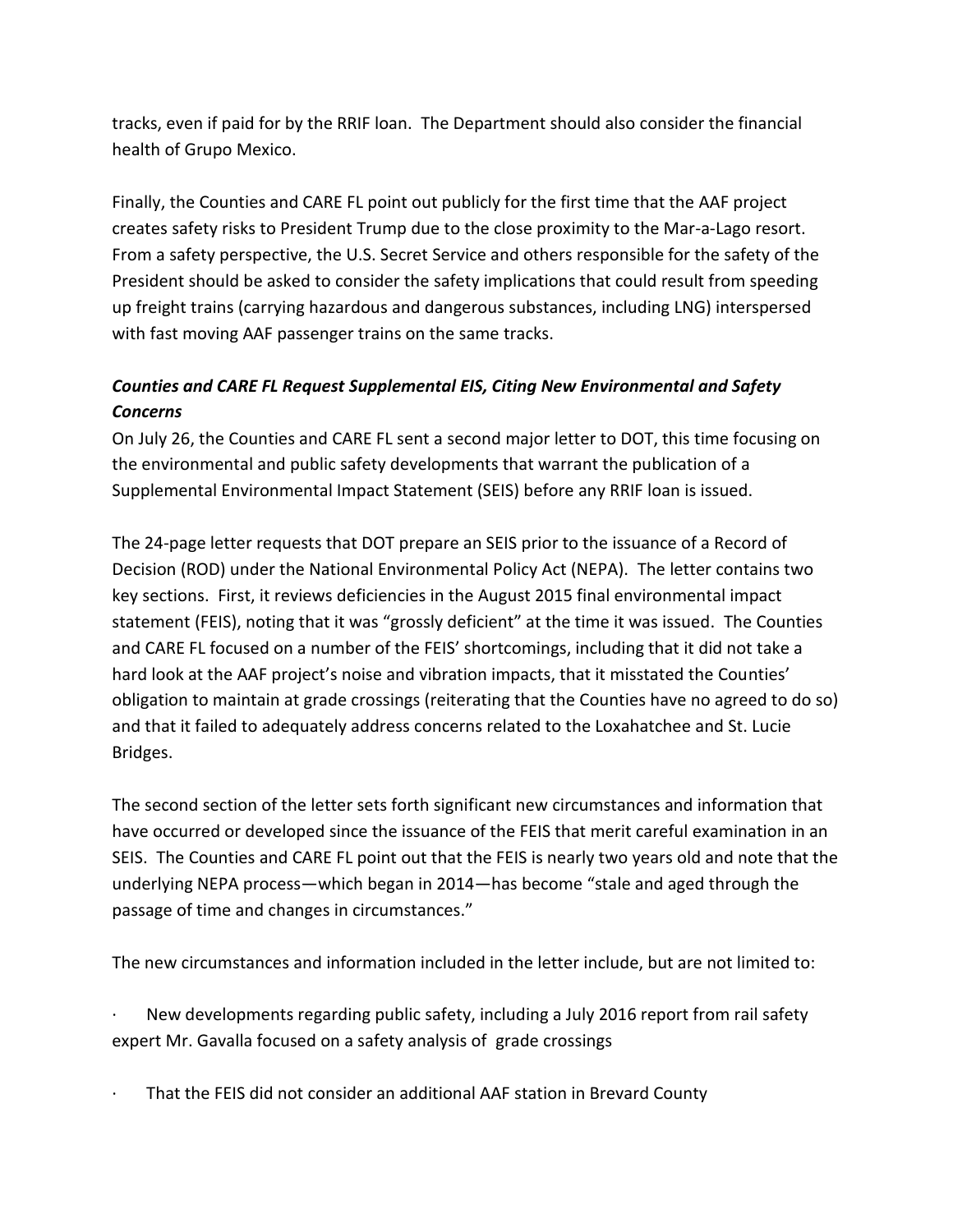That the FEIS was based on an unrealistic timetable

The significant environmental and safety uncertainties with respect to the new ownership of FECI and FECR

Freight updates, including the environmental and safety concerns of FECR trains carrying LNG and Panamax cargoes

The FEIS' complete omission of a potential alternative route known as the "K Branch".

#### *Federal Advocacy*

CARE FL continues to be grateful for the leadership that U.S. Congressman Brian Mast (R-FL-18) has shown on this important issue. His continued recognition of the threats that the AAF project poses to his constituents is something that we should thank him for every day.

In his role on the House Committee on Transportation and Infrastructure—which includes a Subcommittee on Coast Guard and Maritime Transportation—Rep. Mast has been focused on all aspects of the proposed AAF project, including AAF's insatiable quest for government subsidized financing, various public safety issues, and the numerous concerns related to the antiquated Loxahatchee and St. Lucie bridges and the project's dire effect on maritime navigability. Please let the Congressman know you appreciate his support on this issue.

### **Public Relations and Public Affairs Update from Tallahassee**

This month, CARE FL submitted a guest column to [The TC Palm bylined by Chairman Brent](http://www.tcpalm.com/story/opinion/contributors/2017/07/11/were-exposing-truth-all-aboard-florida-guest-column/467447001/)  [Hanlon,](http://www.tcpalm.com/story/opinion/contributors/2017/07/11/were-exposing-truth-all-aboard-florida-guest-column/467447001/) *We're exposing truth about All Aboard Florida's play for public money*. The column, once again, highlights AAF's unquenchable quest for public dollars. CARE also expressed support for Cong. Brian Mast on Facebook after he was criticized in published stories for asking some tough questions at a recent congressional hearing on rail. This month, we also decided to have a little fun with an AAF when we came across an [Orlando Sentinel article](http://www.orlandosentinel.com/business/brinkmann-on-business/os-sprint-all-aboard-florida-20170718-story.html) about Sprint Communications suing AAF for defaulting on a payment for services rendered by the communications giant. The story was also picked up by several other Florida publications including the TC Palm, Palm Beach Post, South Florida Business Journal and soon will be in The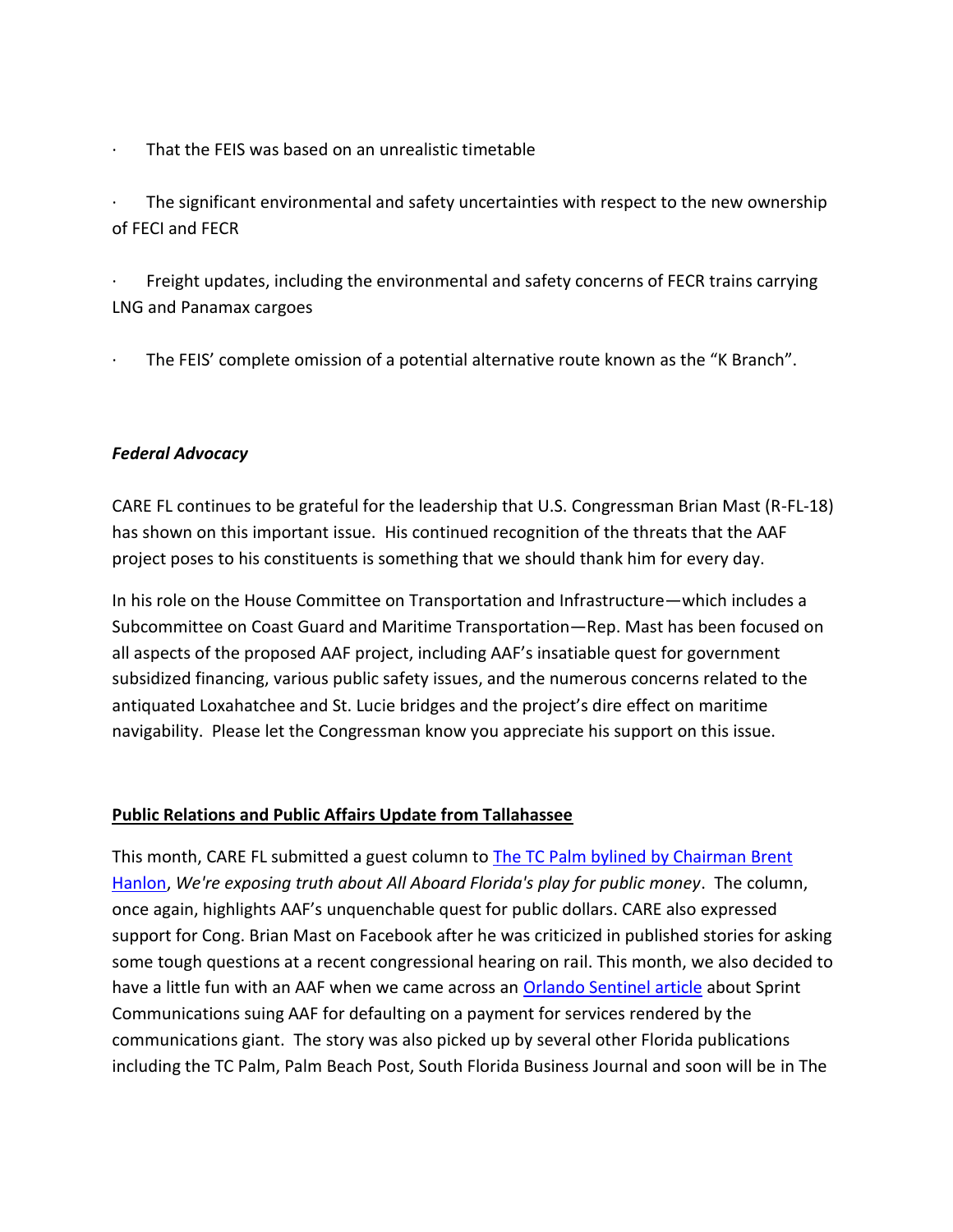Bond Buyer. The Sprint Communications v. AAF story was also shared on Facebook and received quite a few shares and comments by our followers.

Additionally, Nick Schaus, CARE FL member and longtime Brevard County resident, worked with our team to respond to a recent story in the *Wall Street Journal*. The one-sided story, that featured AAF and its supporters, was written as though the highspeed passenger rail project was truly a privately funded venture. Mr. Schaus's piece clearly explains that it is anything but!

We also worked on responding to a media inquiry from the *Palm Beach Post*. [The story ran](http://www.mypalmbeachpost.com/business/commuters-not-tourists-key-brightline-orlando-pushed-2020/bNUKL3wcf8bpREuOKh46fL/)  [online on July 22](http://www.mypalmbeachpost.com/business/commuters-not-tourists-key-brightline-orlando-pushed-2020/bNUKL3wcf8bpREuOKh46fL/) and appeared in the Sunday paper on July 23.

CARE FL's Facebook page continues to grow and see considerable engagement from followers. The page currently has nearly more than 5,300 likes and is updated on a regular basis with relevant articles and breaking news to keep supporters apprised of our efforts and progress. In fact, the Sprint Communications v. AAF stories that we shared during the week of July  $17^{\text{th}}$  – 22 reached more than 23,000 Facebook supporters.

And to round out our activities this month, we just distributed two media releases highlighting concerns that CARE FL, along with Indian River and Martin County, expressed in the abovediscussed letters to DOT Secretary Elaine Chao.

Brightline foes' new twist in fight against loan — President Trump [http://www.mypalmbeachpost.com/business/new-brightline-foes-new-twist-fight-against](http://www.mypalmbeachpost.com/business/new-brightline-foes-new-twist-fight-against-loan-president-trump/1yM81rjiwL0ajpkwuxqMXI/)[loan-president-trump/1yM81rjiwL0ajpkwuxqMXI/](http://www.mypalmbeachpost.com/business/new-brightline-foes-new-twist-fight-against-loan-president-trump/1yM81rjiwL0ajpkwuxqMXI/)

All Aboard Florida has requested \$1.75B federal loan, would likely default, opponents say [http://www.tcpalm.com/story/news/local/shaping-our-future/all-aboard](http://www.tcpalm.com/story/news/local/shaping-our-future/all-aboard-florida/2017/07/26/all-aboard-florida-has-requested-1-75-b-federal-loan-would-likely-default-opponents-say/512576001/)[florida/2017/07/26/all-aboard-florida-has-requested-1-75-b-federal-loan-would-likely-default](http://www.tcpalm.com/story/news/local/shaping-our-future/all-aboard-florida/2017/07/26/all-aboard-florida-has-requested-1-75-b-federal-loan-would-likely-default-opponents-say/512576001/)[opponents-say/512576001/](http://www.tcpalm.com/story/news/local/shaping-our-future/all-aboard-florida/2017/07/26/all-aboard-florida-has-requested-1-75-b-federal-loan-would-likely-default-opponents-say/512576001/)

WPEC - Treasure Coast leaders say Brightline a danger to Trump <http://cbs12.com/news/local/treasure-coast-leaders-say-brightline-a-danger-to-trump>

Trump Looped into Passenger Rail Dispute <https://nsfblogs.com/2017/07/28/trump-looped-into-passenger-rail-dispute/>

Letter to USDOT: Federal Loan for All Aboard Florida Is Too Risky [http://www.sunshinestatenews.com/story/letter-usdot-federal-loan-all-aboard-florida-too](http://www.sunshinestatenews.com/story/letter-usdot-federal-loan-all-aboard-florida-too-risky)[risky](http://www.sunshinestatenews.com/story/letter-usdot-federal-loan-all-aboard-florida-too-risky)